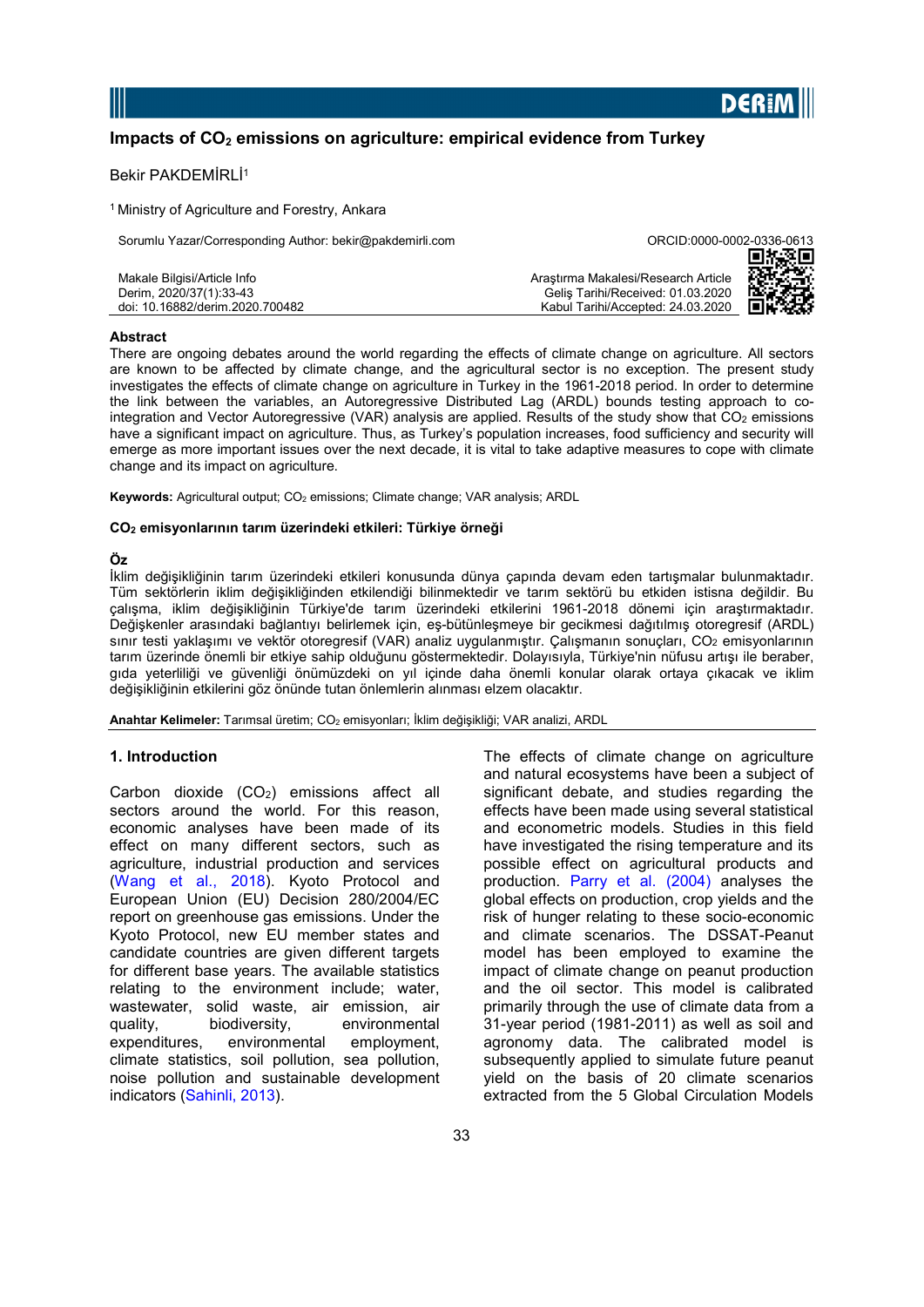(GCMs) developed by the InterSectoral Impact Model Intercomparison Project (ISIMIP), accelerated by 4 Representative Concentration Pathways (RCPs) (Xuab et al., 2017).

In a study by Cline (2008), it is asserted that developing countries are at greater risk than industrial countries as the impacts of global warming worsen. Using general circulation and agricultural impact models, Cline (2008) boldly examines the 2070–2099 period with a view to estimating the economic impact and effects of global warming. The results have shown that agricultural production in developing countries may fall by between 10 and 25 percent if global warming continues unabated (Cline, 2008). Farmers, as the primary agricultural stakeholders, face the greatest risk from climate vulnerability (Abid et al., 2015). Abid et al. (2015) analyze how farmers perceive climate change, and the manner of adapting their farming activities in response to the perceived changes in climate in areas of Punjab province of Pakistan. Their results reveal that awareness of climate change is widespread throughout the area, and that farming households are making the necessary adjustments to adapt their agricultural activities to respond to climatic change. In total, some 58 percent of farm households have adapted their farming activities to changes in climate (Abid et al., 2015). The increase in population and the associated increase in consumption will affect global demand for food. In addition to the overexploitation of the fishing sector, countries are competing with each other for land, water and energy, and this situation will later be reflected on the food system and on the environment. The effects of climate change represent a particular global threat, and a global strategy is needed if sustainable and equitable food security is to be assured (Godfray et al., 2010).

In another study, the Cobb-Douglas production function was employed in a quantitative examination of the impact of climate change on winter wheat yield in Northern China, with the impact of climatic factors on wheat production being assessed through a time-series analysis of agricultural production data and meteorological observations for the 1981-2016 period (Zhang et al., 2006). Several studies have been conducted in agriculture modelling literature emphasizing the effects of  $CO<sub>2</sub>$ emissions on economic growth, output, productivity, agricultural crops, energy consumption and rural population (Abbas and Choudhury, 2013; Alam, 2013; Huang, 2014; Amponsah et al., 2015; Ali et al., 2017; Chandio et al., 2018; Dong et al., 2018; Chandio et al., 2019). Li et al. (2011) claims that climate change will not have a universally negative effect on maize yield in the United States and China. The results of a climate change simulation on maize yields for the 2008-2030 period indicated that a combination of changes in temperature and precipitation will have either positive or negative impacts on maize yield.

The impacts of climate change on agriculture and human well-being include, but are not limited to, biological effects on crop yields, price fluctuations, reduced production potential and per capita calorie consumption, and child malnutrition. There are also a number of biophysical effects of climate change on agriculture, such as changes in production trends and prices, which directly affect the economic system, as farmers and other market players are compelled to make autonomous adjustments, leading to fluctuations in crop mix, input usage, production, food demand, food consumption and trade (Nelson et al., 2009).

For the 1980-2003 period, Lobell et al. (2007) analyzed the relationship between crop yield and three important climatic variables, namely minimum temperature, maximum temperature and precipitation, for 12 important crops grown in California, namely wine grape, lettuce, almond, strawberry, table grape, hay, orange, cotton, tomato, walnut, avocado and pistachio. According to the results, recent climatic trends have had mixed effects on crop yields.

Philips and Loretan (1991) proposed the Autoregressive Distributed Lag (ARDL) model to identify the co-integration relationship between related variables. In the assessment of the relationship between agricultural output, CO2 emissions, temperature, rainfall, area under cereal crop cultivation, fertilizer usage, energy consumption and rural population variables to establish evidence of long-run and short-run relationships, Chandio et al. (2020) utilized the ARDL bounds testing approach and the Johansen co-integration test. Bessler and Babula (1987) examined the impact of exchange rate shocks on individual commodity exports. Other empirical studies of the impacts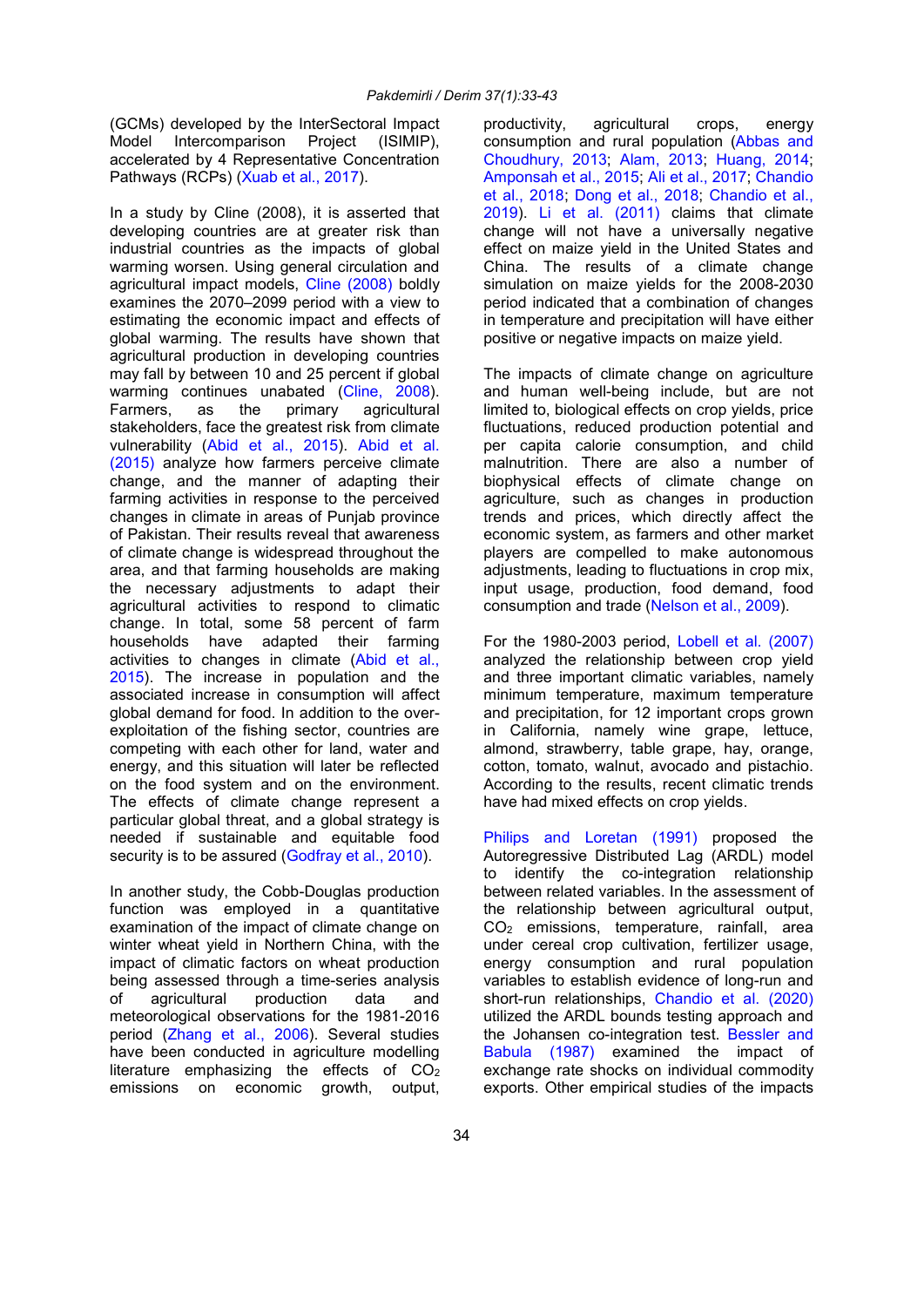of the exchange rate using traditional econometric studies including Chambers and Just (1982), Batten and Belongia (1986) and Carter et al. (1990) revealed a significant direct impact of the exchange rate on agricultural prices and/or exports.

In VAR models, first, the statistical model is described, after the structural model is determined (Spanos, 1990). Although both the VAR approach and traditional econometric approaches require identification restrictions, these restrictions are quite distinct in nature (Orden and Fackler, 1989). The present study, which makes use of a VAR analysis and ARDL approximations, may be the first to determine the effect of climate change on agriculture in the Turkish context.

In this study, firstly, stationarity of  $CO<sub>2</sub>$ emissions and agricultural output are tested by using Augmented Dickey-Fuller (ADF) and<br>Phillips-Perron (PP) unit root tests. Phillips-Perron (PP) unit root tests. Furthermore, Vector Autoregressive (VAR) and Autoregressive Distributed Lag Model (ARDL) bounds testing approximations are applied to identify any associations between the two variables, using data obtained from the World Development Indicators (WDI) database.

# 2. Material and Method

### 2.1. Data source

The present study is based on a data set comprising 57 annual observations covering the 1961-2018 period. The data can be viewed in two blocks: an environmental block (CO<sub>2</sub> emissions) and an agricultural block (agricultural value added). The data was obtained from the World Development Indicators (WDI) database (WDI, 2020), and the variables used were agriculture value added (AGR) (current US\$), and total greenhouse gas emissions  $(CO_2)$ , (kt of  $CO_2$  equivalent).

## 2.2. Package program

The estimated model is created using EViews version 7.0 econometrics package software. The unit root test analysis is estimated through Augmented Dickey-Fuller (ADF) and Phillips-Perron (PP) tests. The VAR and ARDL coefficients are estimated from an OLS regression.

## 2.3. Vector Autoregressive (VAR)

The VAR model can be referred to as a system of dynamic simultaneous equations. By definition, the dependent variables are all endogenous in nature, while the independent variables are the set of lagged observations of all the variables in the system. Within the period in question, all of the observed variables in the system are found to affect one another. The VAR approach utilizes all endogenous variable lags in each behavioral equation in a reduced form. In placing identifying restrictions on the matrix of contemporaneous coefficients, the variance matrix of the residuals is used to identify the economic structure. For instance, a Cholesky decomposition of the covariance matrix results in orthogonal behavioral shocks and a contemporaneous coefficient structure that implies a recursive ordering between variables.

Agriculture value added and  $CO<sub>2</sub>$  emissions are important variables in the agriculture sector, with different techniques employed in the assessment of the relationships between them, alongside structural econometric models and time series approaches. One of the most important statistical methods used in this field of research is vector autoregressive (VAR) modelling. The VAR model is an alternative to the structural and conventional econometric approach, being a dynamic simultaneous equation model. To execute this model, it is necessary to review the simultaneous equations model (Sahinli, 2019).

## 2.4. Auto Regressive Distributed Lag (ARDL)

Philips and Loretan (1991) proposed the Autoregressive Distributed Lag Model (ARDL) as a co-integration relationship. The following equation can be followed to explain the ARDL model.

$$
Y_{t} = \alpha + \sum_{j=1}^{k} \alpha_{i} Y_{t-j} + \sum_{j=0}^{k} \beta_{i} X_{t-j} + \varepsilon_{t}
$$
 (1)

The number of lags to be added to the Equation 1 is determined with the help of such criteria as AIC, SIC and LM, and especially the significance of the lags. A stable situation would be as follows in a long-term equilibrium relationship: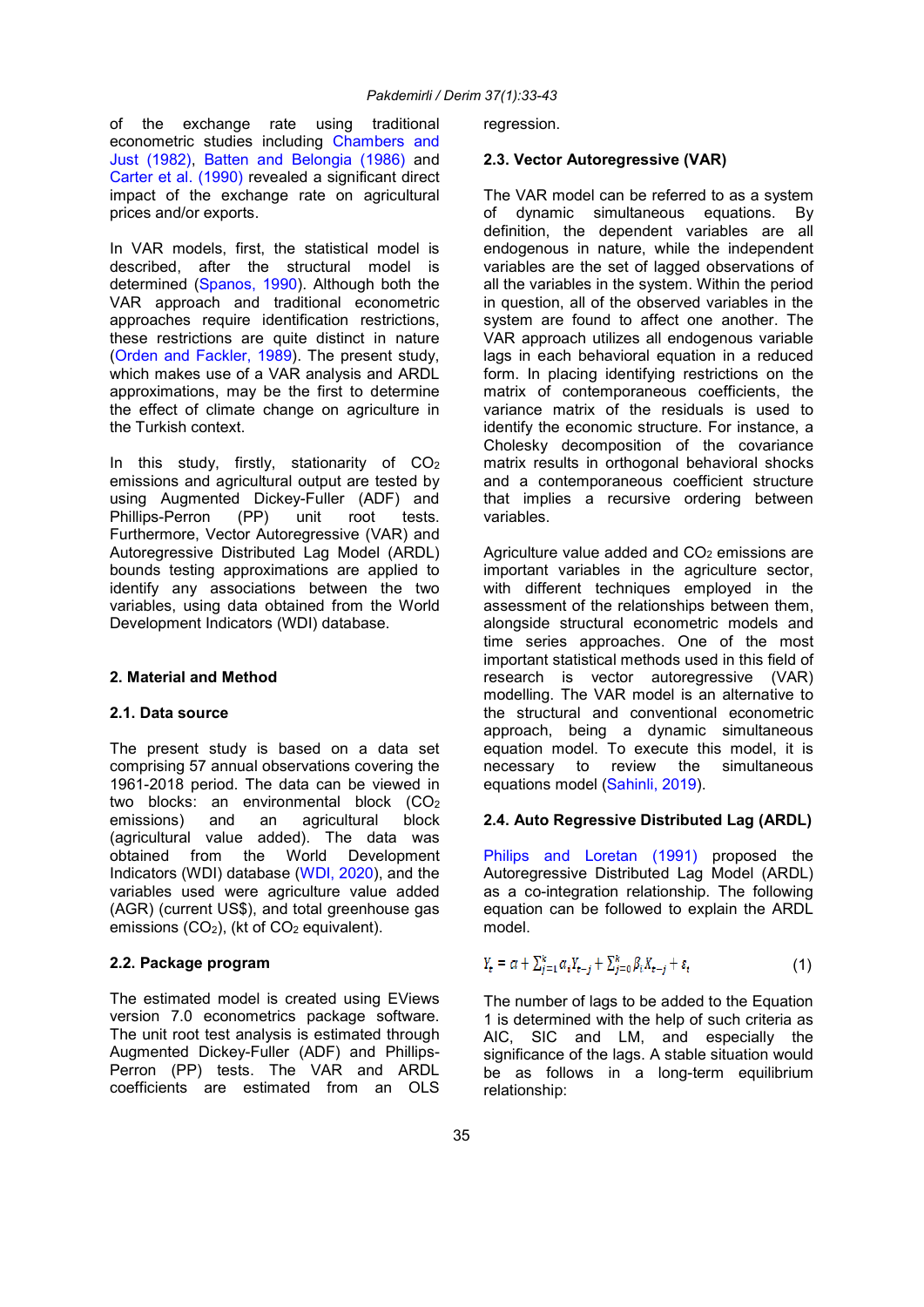$$
Y_{t} = \frac{\alpha}{1 - \sum_{j=1}^{k} \alpha_{i}} + \frac{\sum_{j=1}^{k} \beta_{i}}{1 - \sum_{j=1}^{k} \alpha_{i}} X^{*} = \alpha^{*} + \beta^{*} X^{*}
$$
(2)

# 3. Results and Discussion

# 3.1. VAR Results

The first step in the process is to create a time series plot of the data displaying the annual AGR and CO2 for each year against within the years from 1961 to 2018. The original data is transformed by taking natural logarithm in order to reduce the effect of outliers. The annual time series are coded as LNAGR (Natural Logarithm of Agricultural Value Added) and  $LNCO<sub>2</sub>$ (Natural Logarithm of Total Greenhouse Gas Emissions) (Table 1).

In the following Figures 1 and 2, the nonstationary shape of the time series is seen. These series randomly fluctuate, indicating the observation of a global trend or seasonal variations (Figure 1).

| Table 1. Descriptive statistics of the LNAGR and LNCO <sub>2</sub> variables |  |
|------------------------------------------------------------------------------|--|
|------------------------------------------------------------------------------|--|

|                           | <b>LNAGR</b> | LNCO <sub>2</sub> |
|---------------------------|--------------|-------------------|
| Mean                      | 23.720200    | 0.835690          |
| Median                    | 23.741840    | 0.980851          |
| <b>Maximum</b>            | 24.967070    | 1.684547          |
| <b>Minimum</b>            | 22.142350    | $-0.483082$       |
| Standard deviations       | 0.797636     | 0.550522          |
| <b>Skewness</b>           | $-0.203769$  | $-0.550899$       |
| <b>Kurtosis</b>           | 2.051882     | 2.427776          |
| Jarque-Bera               | 2.573787     | 3.725043          |
| Probability               | 0.276127     | 0.155281          |
| Sum                       | 1375.772     | 48.470            |
| Sum of squared deviations | 36.26473     | 17.27522          |
| <b>Observations</b>       | 58           | 58                |



Figure 1. Time plots series of LNAGR (X: Year; Y: LNAGR: Natural logarithm of agricultural value added)



Figure 2. Time plots series of LNCO<sub>2</sub> (X: Year; Y: LNCO<sub>2</sub>: Natural logarithm of total greenhouse gas emissions)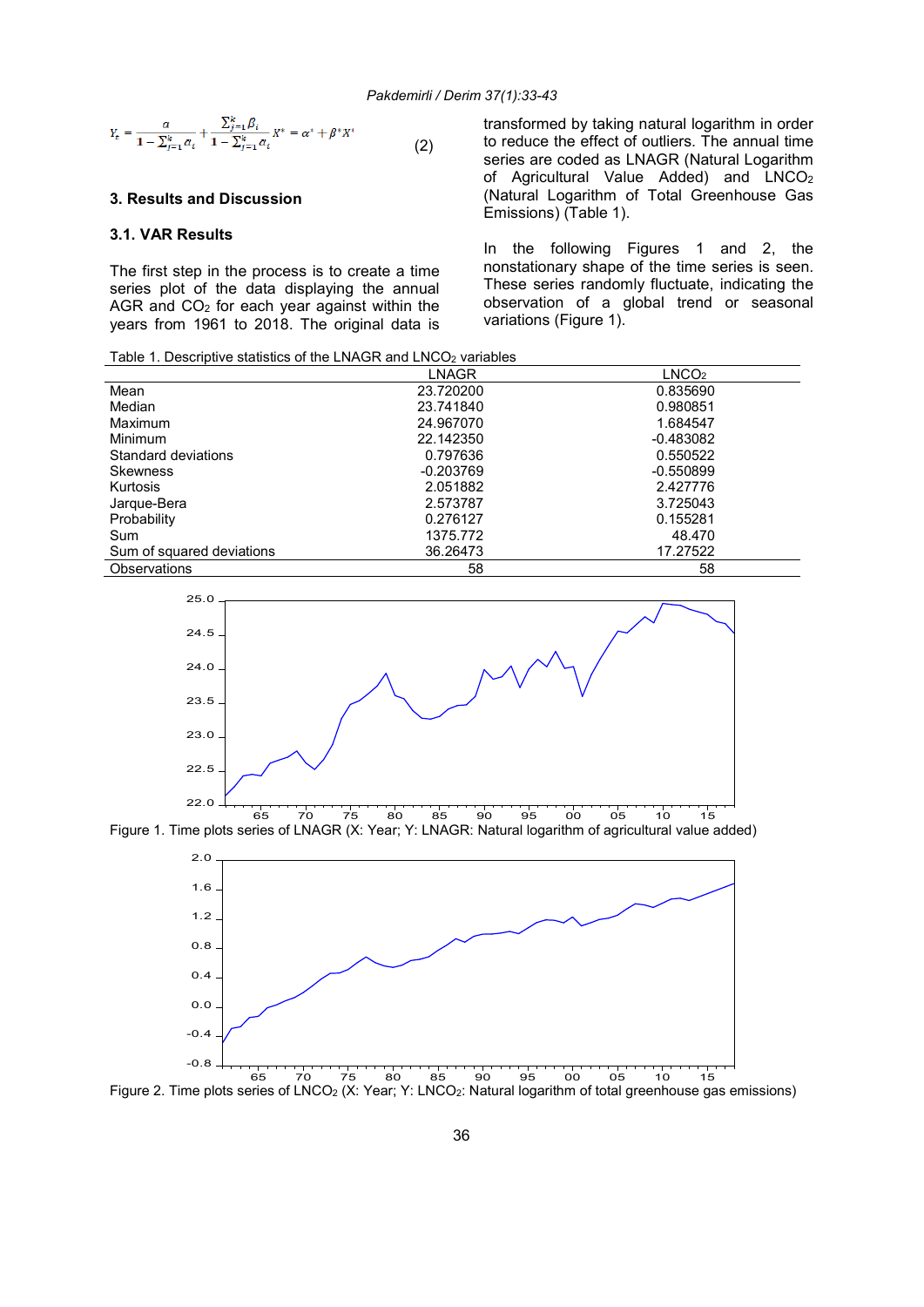Pakdemirli / Derim 37(1):33-43

| Table 2. Covariance analysis            |            |                   |
|-----------------------------------------|------------|-------------------|
| Correlation [t-statistic] (Probability) | LNAGR      | LNCO <sub>2</sub> |
| <b>LNAGR</b>                            | 1.000000   |                   |
| LNCO <sub>2</sub>                       | 0.950888   | 1.000000          |
|                                         | (22.98871) |                   |
|                                         | (0.0000)   |                   |
|                                         |            |                   |

| Table 3. Unit root tests results |                         |              |              |
|----------------------------------|-------------------------|--------------|--------------|
| Variables                        | Deterministic component | ADF          | PP           |
| LnAGR                            | Intercept               | $-1.750263$  | $-1.746184$  |
| LnCO <sub>2</sub>                | Intercept               | -2.966119    | $-3.109835$  |
| LnAGR                            | Trend and intercept     | -2.414466    | $-2.741336$  |
| LnCO <sub>2</sub>                | Trend and intercept     | -3.798386    | $-3.850069$  |
| <b>ALnAGR</b>                    | Intercept               | $-7.530148*$ | $-7.538009*$ |
| $\Delta$ LnCO <sub>2</sub>       | Intercept               | $-7.859412*$ | $-7.851323*$ |
| <b>ALnAGR</b>                    | Trend and intercept     | $-7.587972*$ | $-7.592725*$ |
| $\Delta$ LnCO <sub>2</sub>       | Trend and intercept     | $-8.080570*$ | $-8.102711*$ |

ADF and PP represent the unit root tests, being the Augmented Dickey-Fuller and Phillips-Perron tests, respectively. (\*) denote 1%, 5% and 10% levels of significance, respectively.

Table 4. VAR lag order selection criteria

| Lag | LoaL     | - 1            | FÞF       | AIC        | SC      | HQ       |
|-----|----------|----------------|-----------|------------|---------|----------|
|     | -44.3888 | NA             | .017456   | .627679    | .699365 | .655538  |
|     | 118.2484 | .1548*<br>308. | 6.68e-05* | $3.93854*$ | .72348* | 3.85496* |

Table 2 shows the correlation between the variables. The correlation coefficient is 0.95, which implies a strong relationship. For the stationary test, an Augmented Dickey-Fuller (ADF) test, the most well-known test in literature, is applied. Test results are easy to interpret and quite efficient. This test is based on the following equation:

$$
\Delta Y_t = \beta_1 + \beta_2 t + (\rho - 1) y_{t-1} + \sum_{i=1}^m \alpha_i \Delta Y_{t-i} + \varepsilon_t
$$
\n(3)

Where,

 $\varepsilon_t$  = pure white noise error term  $\Delta Y_{t-i}$  = difference of  $Y_{t-i}$ 

The Augmented Dickey Fuller (ADF) and the Phillips-Perron (PP) tests are used to determine the stationary of time series. In the present study, if there is a unit root, namely, if the null hypothesis is  $\rho=1$ , we can conclude from this result that the time series is nonstationary. The alternative hypothesis is |ρ|<1, indicating the time series is stationary. If  $\rho$ >1 then the original time series will be explosive.

As (it) can be seen from Table 3, a test for unit root in level is carried out. Once again, there is a unit root, and LNAGR and LNCO<sub>2</sub> are nonstationary. In the first difference model, the hypothesis, DLNAGR and DLNCO<sub>2</sub> have no unit root is rejected, and the time series is thus stationary. The Phillips-Perron test yielded similar results. In the event of the LNAGR and LNCO2 series being stationary, a VAR analysis can be made, for which an appropriate lag length must first be determined. There are many criteria when determining lag length, being AIC, SIC, FPE and HQ, and the results related to these criteria are presented in Table 4. From the values given in Table 4, the proper lag length  $p=1$  (Table 4) can be identified. All of the results for the estimated VAR (1) model are presented in Table 5.

The results of all eigenvalues for the stability of the VAR (1) model are presented in Table 6. It is worthy of note that all of the roots are complex. Considering the absolute value, all of the calculated modules are smaller than the unit value (Figure 3). Furthermore, all of the characteristic roots fall within the unit circle, from which it can be concluded that the VAR (1) model is stable and fulfils the stationary conditions (Table 6).

The impulse response functions are calculated and presented below. Until now, two variables are discussed: the LNAGR and the  $CO<sub>2</sub>$  series. When a unit of random shock (both their own and the other variable's shocks) is applied to these variables, the responses of relevant variables can be shown for 10 periods in Figure 4.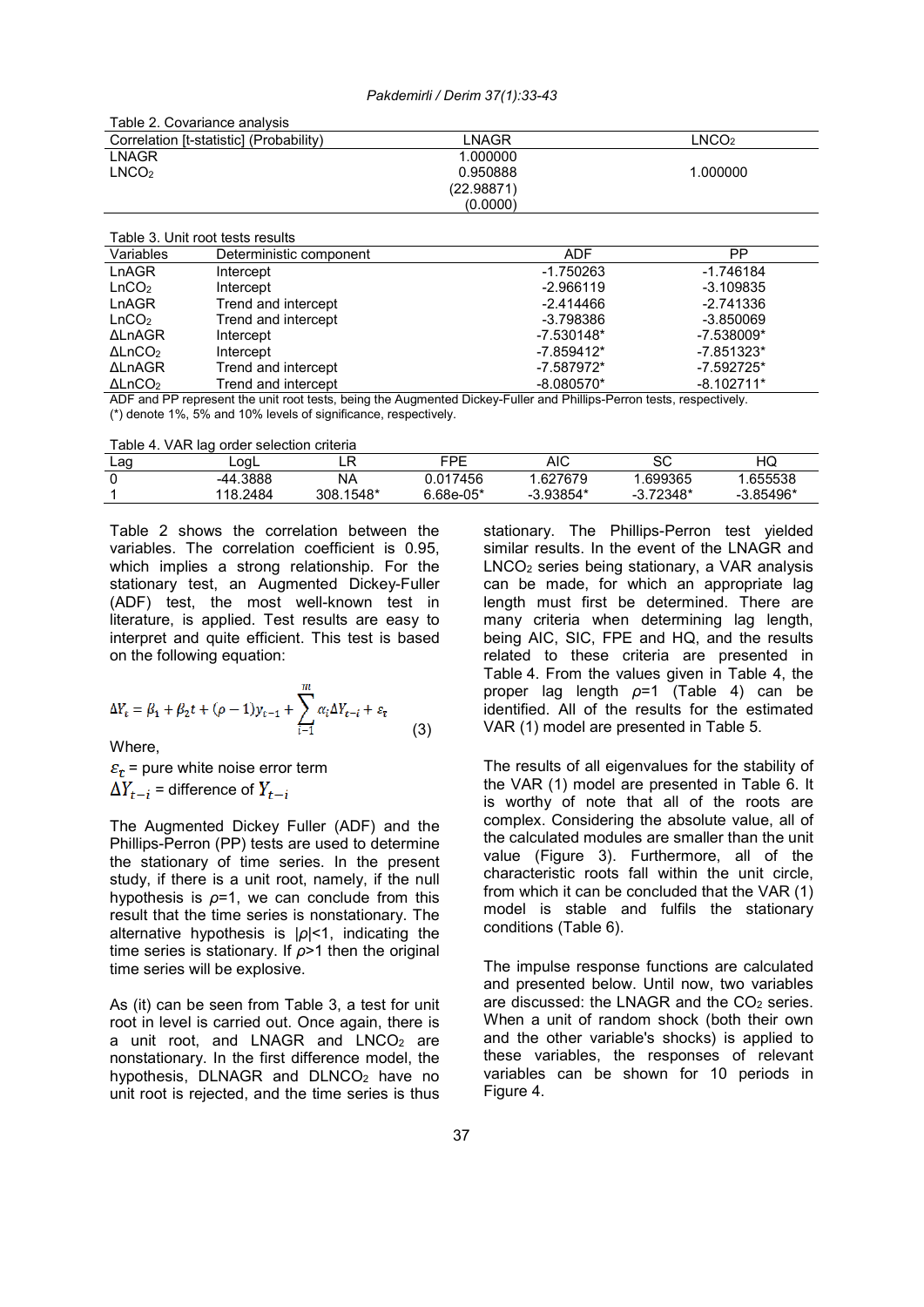| Table 5. INESURS OF VECTOR AUTOR CONTESSION ESTIMATES |            |                   |
|-------------------------------------------------------|------------|-------------------|
|                                                       | LNAGR      | LNCO <sub>2</sub> |
|                                                       | 0.747349   | $-0.04701$        |
| $LNAGR$ (-1)                                          | (-0.09519) | (-0.02607)        |
|                                                       | (-7.85114) | (-1.80327)        |
|                                                       | 0.209266   | 0.848333          |
| $LNCO2$ (-1)                                          | (-0.19084) | (0.05226)         |
|                                                       | (-1.09655) | (16.2316)         |
|                                                       | 5.760539   | 1.100109          |
| C                                                     | (2.13863)  | (0.5857)          |
|                                                       | (2.69356)  | (1.87829)         |
|                                                       | 0.00341    | 0.006097          |
| @TREND                                                | (0.00613)  | (0.00168)         |
|                                                       | (0.55645)  | (3.63267)         |
| R-squared                                             | 0.957754   | 0.993107          |
| Adj. R-squared                                        | 0.955362   | 0.992717          |
| F-statistic                                           | 400.5147   | 2545.314          |
| Log likelihood                                        | 24.25292   | 98.07484          |
|                                                       |            |                   |

| Root               | Modulus |
|--------------------|---------|
| 0.797841-0.085370i | .802395 |
| 0.797841+0.085370i | .802395 |



Figure 3. Inverse roots of AR characteristic polynomial

When the figure is examined (a), the panel shows the response of LNAGR to LNAGR, which means the reaction to itself. When a unit of random shock is given to the error term of LNAGR, this shock variable is shown to be affected by itself. Accordingly, when LNAGR is subjected to a shock, a random shock that will have a positive effect on LNAGR will occur. In other words, this shock is the effect of increasing LNAGR, and the effect increases over 10 years (Figure 4). When the figure is examined in the panel (b), LNAGR is presented as a reaction to LNLNCO<sub>2</sub>. Accordingly, when random shocks are applied to  $LNCO<sub>2</sub>$  in the panel (b), the effect of the shock on LNAGR is  $\overline{\text{considered}}$ . The results show that LNCO<sub>2</sub> shocks significantly affect LNAGR, that and LNAGR maintains a stationary condition. In other words, it can be said that a linear interaction exists between LNAGR and LNCO2. In this case, LNAGR increases LNCO<sub>2</sub> for three periods, although the effect is slowly decreased. If the LNAGR increases (or  $decreases$ ), so does the LNCO<sub>2</sub> value, and vice versa. That is, the impulse response functions provide clues to causality, although interpretations must consider random shocks rather than being based on causality (Figure 4). Panel (c) of Figure 4 shows, the response of LNCO<sub>2</sub> to LNAGR. There is an inverse relationship between LNCO<sub>2</sub> and LNAGR. Accordingly, random shocks that occur in the  $LNAGR$  can decrease  $LNCO<sub>2</sub>$  for five periods and the response is fading slowly (Figure 4).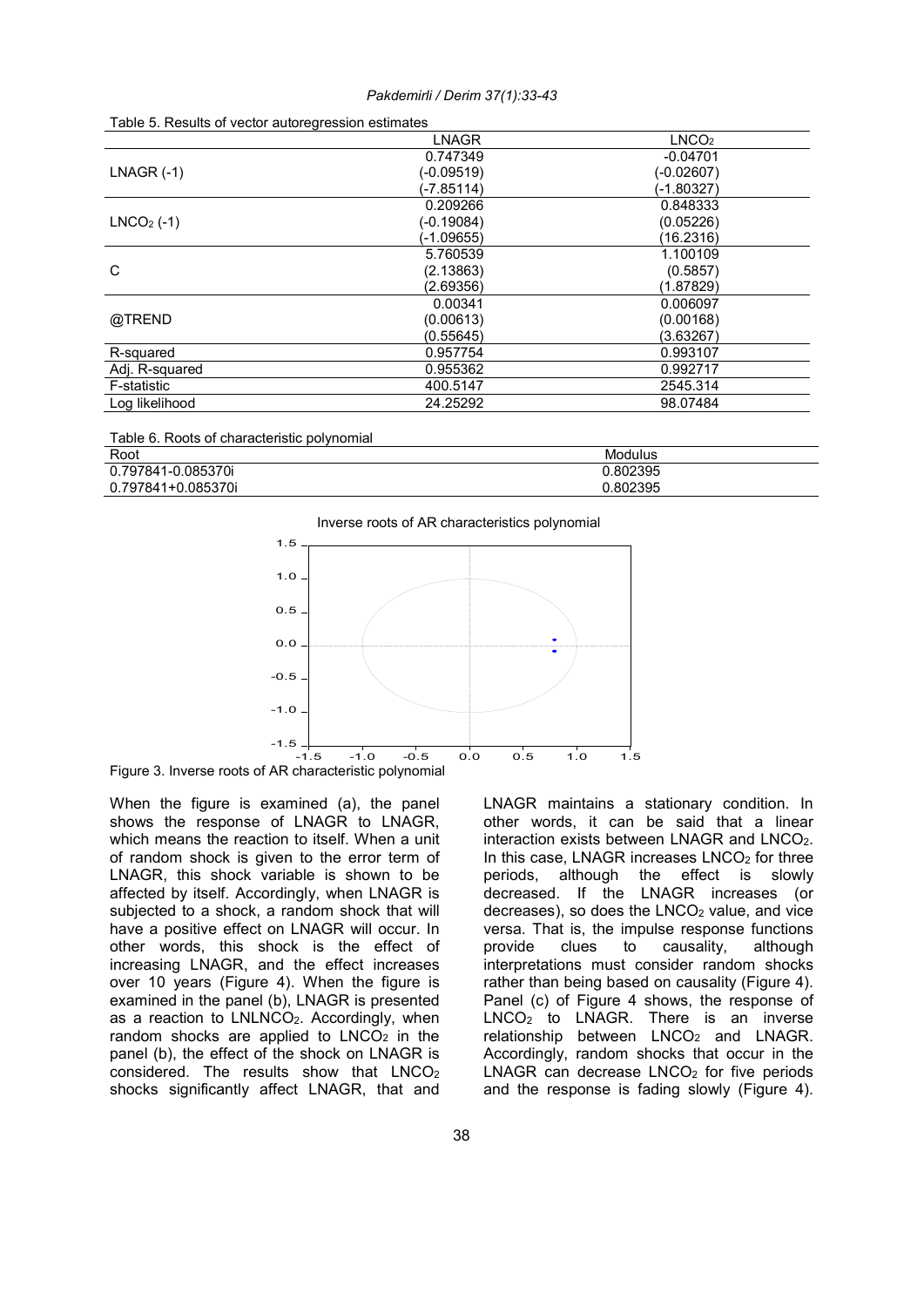Panel (d) presents the response to the LNCO<sub>2</sub> itself. In this regard, when a shock is applied to LNCO2, the random shock that will occur positive effect on itself. While this shock has a significant effect, it later reduces (Figure 4).

The variance decomposition function for the VAR (1) model is valid. Variance decomposition analyses explore the source of variations in the variance of a variable, revealing the endogenous states of the variables. The<br>following table shows the variance following table shows the variance decomposition results of the Cholesky decomposition, based on the LNAGR and LNCO2 ranking (Table 7). In Table 7, firstly LNAGR variance decomposition results are provided. In the first period, change in standard deviations of LNAGR, 100% depends on itself. In the second period, around 99.81% of the total change comes from itself, and 0.19% is derived from LNCO2. After ten periods, 96.71% is derived from itself, and 3.29% from LNCO<sub>2</sub>.

Table 7 also presents the results of the variance decomposition of LNCO<sub>2</sub>. In the first period, 92.06% of the change in the standard deviations of LNCO<sub>2</sub> come from itself, while 7.94% is stemmed from LNAGR. However, after 10 periods, 88.05% of the change in the standard deviations of  $LNCO<sub>2</sub>$  is derived from itself, and 11.95% is derived from LNAGR.

In Table 8, the results of the variance decomposition are presented by Cholesky decomposition based on  $LNCO<sub>2</sub>$  and  $LNAGR$ ordering (Table 8). Table 8 shows firstly the LNAGR variance decomposition results. In the first period, 92.06% of the change in the standard deviations of LNAGR came from itself, and 7.94% from LNCO2. In the second period, 90.46% of the change in standard deviations of LNAGR came from itself, and 9.54% from LNCO2. After 10 periods, 84.07% of the change in standard deviations of LNAGR came from itself, and  $15.93\%$  from LNCO<sub>2</sub>. Table 8 provides also the  $LNCO<sub>2</sub>$  variance decomposition results. In the first period, 100% of the change in standard deviations of LNCO<sub>2</sub> derive from itself. However, ten periods later, 79.01% of the change in the standard deviations of  $LNCO<sub>2</sub>$  came from itself, and 20.99% from LNAGR.





Figure 4. Response to Cholesky One S.D. (d.f. adjusted) Innovations ±2 S.E. Panels: a, b, c, d left to right, respectively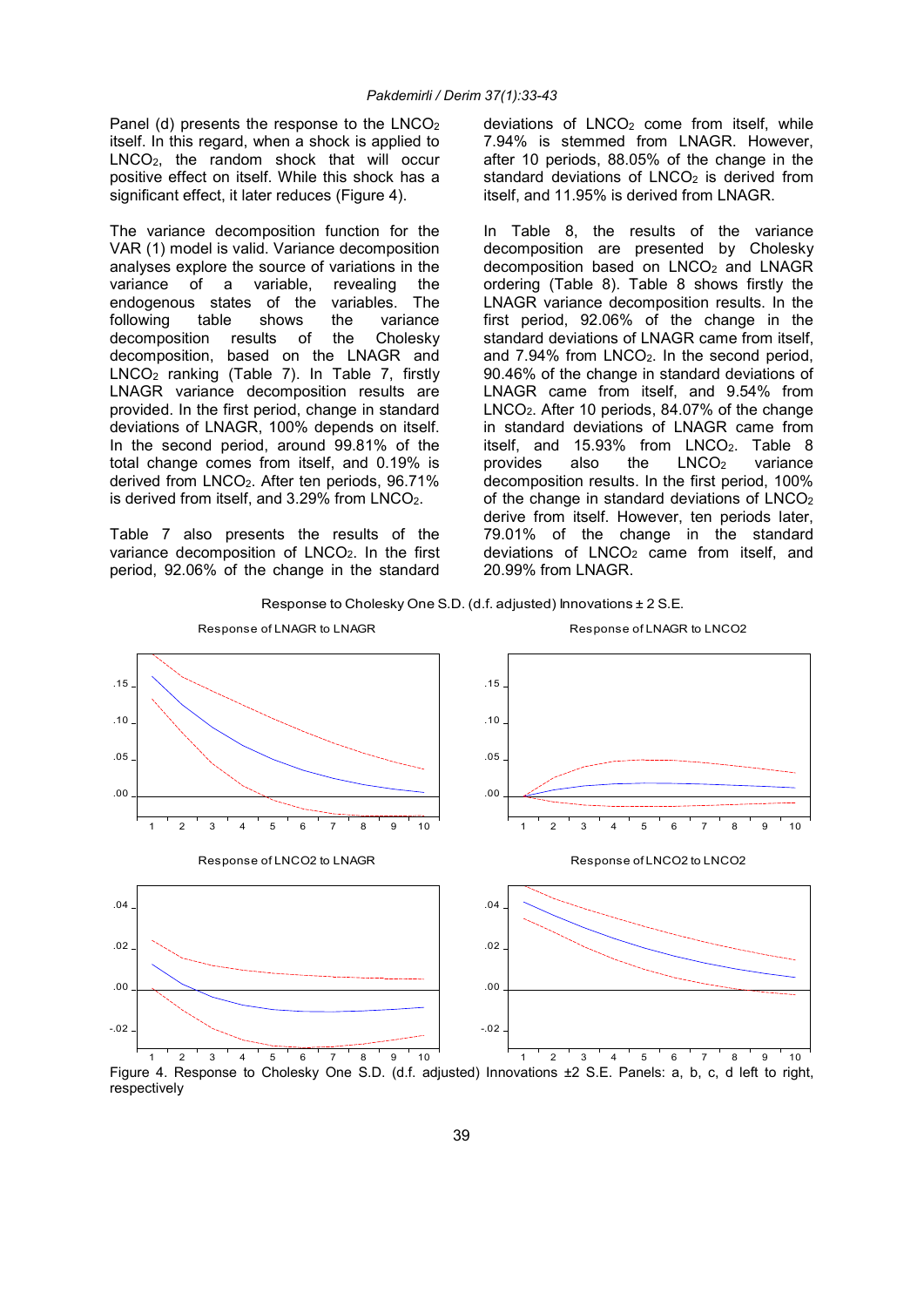| Variance decomposition of LNAGR                                |          |              |                   |
|----------------------------------------------------------------|----------|--------------|-------------------|
| Period                                                         | S.E.     | <b>LNAGR</b> | LNCO <sub>2</sub> |
| $\mathbf{1}$                                                   | 0.163974 | 100.0000     | 0.000000          |
| $\overline{\mathbf{c}}$                                        | 0.206500 | 99.80935     | 0.190646          |
| 3                                                              | 0.227426 | 99.44262     | 0.557381          |
| 4                                                              | 0.238486 | 98.97583     | 1.024167          |
| 5                                                              | 0.244462 | 98.47663     | 1.523316          |
| 6                                                              | 0.247717 | 97.99727     | 2.002734          |
| 7                                                              | 0.249504 | 97.57118     | 2.428821          |
| 8                                                              | 0.250500 | 97.21479     | 2.785209          |
| 9                                                              | 0.251072 | 96.93113     | 3.068871          |
| 10                                                             | 0.251416 | 96.71459     | 3.285411          |
| Variance decomposition of LNCO <sub>2</sub>                    |          |              |                   |
| Period                                                         | S.E      | <b>LNAGR</b> | LNCO <sub>2</sub> |
| 1                                                              | 0.044907 | 7.944435     | 92.05556          |
| $\overline{\mathbf{c}}$                                        | 0.057981 | 5.038544     | 94.96146          |
| 3                                                              | 0.065636 | 4.186893     | 95.81311          |
| 4                                                              | 0.070704 | 4.656992     | 95.34301          |
| 5                                                              | 0.074252 | 5.831832     | 94.16817          |
| 6                                                              | 0.076799 | 7.274136     | 92.72586          |
| 7                                                              | 0.078641 | 8.713322     | 91.28668          |
| 8                                                              | 0.079970 | 10.004690    | 89.99531          |
| 9                                                              | 0.080921 | 11.087590    | 88.91241          |
| 10                                                             | 0.081593 | 11.952250    | 88.04775          |
| Cholesky Ordering: LNAGR LNCO <sub>2</sub>                     |          |              |                   |
|                                                                |          |              |                   |
| Table 8. Variance decomposition of LNCO <sub>2</sub> and LNAGR |          |              |                   |
| Variance Decomposition of LNAGR                                |          |              |                   |
| Period                                                         | S.E.     | <b>LNAGR</b> | LNCO <sub>2</sub> |
| $\mathbf 1$                                                    | 0.16397  | 92.05556     | 7.94444           |
| $\overline{\mathbf{c}}$                                        | 0.20650  | 90.46347     | 9.53653           |
| 3                                                              | 0.22743  | 88.98917     | 11.01083          |
| 4                                                              | 0.23849  | 87.69491     | 12.30509          |
| 5                                                              | 0.24446  | 86.61522     | 13.38478          |
| 6                                                              | 0.24772  | 85.75690     | 14.24310          |
| 7                                                              | 0.24950  | 85.10470     | 14.89530          |
| 8                                                              | 0.25050  | 84.62955     | 15.37045          |
| 9                                                              | 0.25107  | 84.29680     | 15.70320          |
| 10                                                             | 0.25142  | 84.07238     | 15.92762          |
| Variance decomposition of LNCO <sub>2</sub>                    |          |              |                   |
| Period                                                         | S.E.     | <b>LNAGR</b> | LNCO <sub>2</sub> |
| $\mathbf{1}$                                                   | 0.044907 | 0.000000     | 100.00000         |
| $\boldsymbol{2}$                                               | 0.057981 | 1.627061     | 98.37294          |
| 3                                                              | 0.065636 | 4.502425     | 95.49757          |
| 4                                                              | 0.070704 | 7.839884     | 92.16012          |
| 5                                                              | 0.074252 | 11.109520    | 88.89048          |
| 6                                                              | 0.076799 | 14.019250    | 85.98075          |
| 7                                                              | 0.078641 | 16.449470    | 83.55053          |
| 8                                                              | 0.079970 | 18.387400    | 81.61260          |

| Table 7. Variance decomposition of LNAGR and LNCO <sub>2</sub> |
|----------------------------------------------------------------|
|----------------------------------------------------------------|

Cholesky Ordering: LNCO<sub>2</sub> LNAGR

# 3.2. ARDL results

The logarithms of both the  $CO<sub>2</sub>$  emission and agriculture value added series are taken, and the time path graphs of both series are presented in Figures 1 and 2. It can be stated

8 0.079970 18.387400<br>اور 19.877340 0.080921 19.877340

that both series  $(LNCO<sub>2</sub>$  and  $LNAGR)$  are integrated from the first order, i.e. I (1) (Table 3). Since both series (LNCO<sub>2</sub> and LNAGR) are integrated in the first order, that is, I (1), an ARDL matching analysis is initiated. The number of lags included in the estimated model

9 0.080921 19.877340 80.12266 10 0.081593 20.988200 79.01180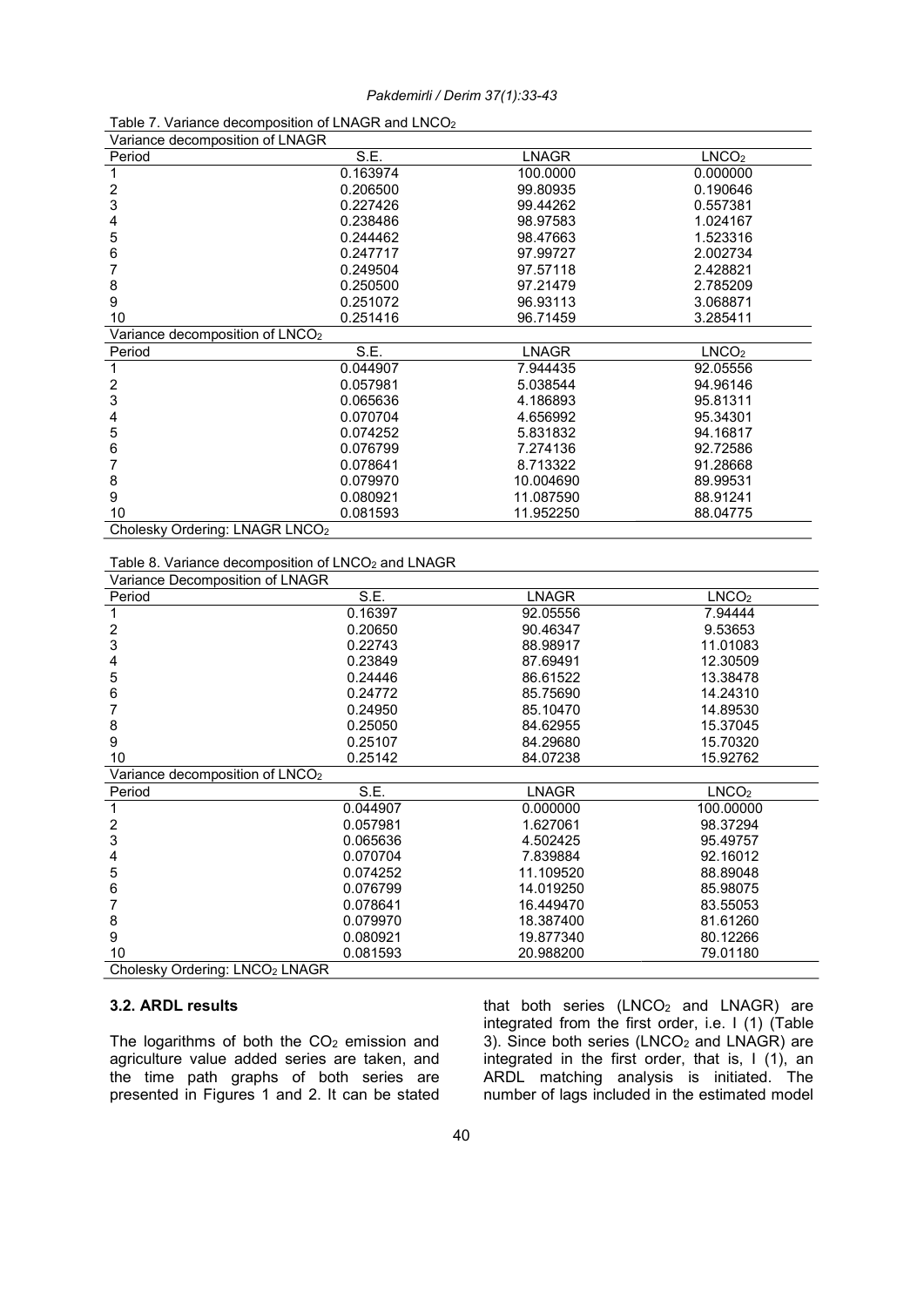during the implementation of the ADF unit root test and Phillips-Perron (PP) test are determined based on the Akaike Information Criteria (AIC). The relevant values are presented in Table 3. According to these values, when both evaluation criteria are considered, it can be seen that no serial correlation exists in the residuals if the model is lagged by 1 (one) (Table 3). The ARDL model estimate results are presented in Table 9.

The calculation of long-term parameters using the results of the ARDL model estimation is given below.

$$
\alpha^* = \frac{\alpha}{1 - \sum_{j=1}^k \alpha_i} = \frac{4.987641}{1 - (0.779500)} = 22.61969
$$

$$
\beta^* = \frac{\sum_{j=1}^{k} \beta_i}{1 - \sum_{j=1}^{k} \alpha_i} = \frac{(0.935522 - 0.636049)}{1 - (0.779500)} = 1.358154
$$

In this case, the co-integration model showing the long-term relationship can be defined as:

 $\widehat{AGR_T} = 22.61969 + 1.358154 (CO2_T)$ 

The deviation can be calculated from the equilibrium:

$$
\hat{\varepsilon}^* = \widehat{AGR_T} - 22.61969 - 1.358154 (CO2_T)
$$

Table 10. Unit root tests for residuals

A stationary test for deviations from the equilibrium is carried out:

$$
\begin{aligned} \widehat{\Delta \varepsilon^*}_{t}=&-0.385 \widehat{\varepsilon^*}_{t-1}+0.306(\Delta \widehat{\varepsilon^*}_{t-1})+0.290(\Delta \widehat{\varepsilon^*}_{t-2})+0.131(\Delta \widehat{\varepsilon^*}_{t-3})-0.017(\Delta \widehat{\varepsilon^*}_{t-4})\\ &+0.315(\Delta \widehat{\varepsilon^*}_{t-5}) \end{aligned}
$$

t-stats (respectively); (-3.212), (2.014), (2.013),

(0.908), (-0.115), (2.214).

The calculated value of -3.212 is less than the critical values at the three significance levels, and the basic hypothesis is thus rejected. This means that both variables are counteracted. Later, based on these results, an Error Correction Model can be estimated (Table 10). The main conclusion from this study is that the impact of  $CO<sub>2</sub>$  emissions on agricultural value added are valid and relatively large.

## 4. Conclusion

The main aim of this empirical study is to assess the impact of climate change on agricultural output in Turkey within the 1961– 2018 period. The study employed unit root tests, such as ADF and PP, to check the stationarity of variables. The ARDL approach is used to check the causality between these variables through long- and short-run analysis. Unit root test estimations confirm that the variables are stationary at the I (1). Moreover, the results of the ARDL approach indicate a long-run association between LNAGR and  $LNCO<sub>2</sub>$  emissions at 1%, 5% and 10% significance levels. Autoregressive Distributed Lag and Vector Autoregressive models are used to determine the relationship between them, and the numerical results indicate a robust relationship between the variables. The indicators of the variables are consistent with the expectations.

The findings of the study reveal that CO<sub>2</sub> emissions and agriculture value added are cointegrated in the long-run. In the ARDL model, it

| Table 9. ARDL model estimation results |             |            |             |        |  |  |
|----------------------------------------|-------------|------------|-------------|--------|--|--|
| Variable                               | Coefficient | Std. Error | t-Statistic | Prob.  |  |  |
| C                                      | 4.987641    | 1.955752   | 2.550242    | 0.0137 |  |  |
| LNCO <sub>2</sub>                      | 0.935522    | 0.431370   | 2.168724    | 0.0346 |  |  |
| $LNCO2$ (-1)                           | $-0.636049$ | 0.443656   | -1.433654   | 0.1575 |  |  |
| $LNAGR$ (-1)                           | 0.779500    | 0.086566   | 9.004681    | 0.0000 |  |  |
| R-squared                              | 0.960970    |            |             |        |  |  |
| Adj. R-squared                         | 0.958761    |            |             |        |  |  |
| F-statistic                            | 434.9808    |            |             |        |  |  |
|                                        |             |            |             |        |  |  |

| Table To. Only 1996 tools for Testagals |             |        |
|-----------------------------------------|-------------|--------|
|                                         | t-statistic | Prob.  |
| Augmented Dickey-Fuller test statistic  | $-3.212054$ | 0.0018 |
| Test critical values: 1% level          | $-2.610192$ |        |
| 5% level                                | -1.947248   |        |
| 10% level                               | $-1.612797$ |        |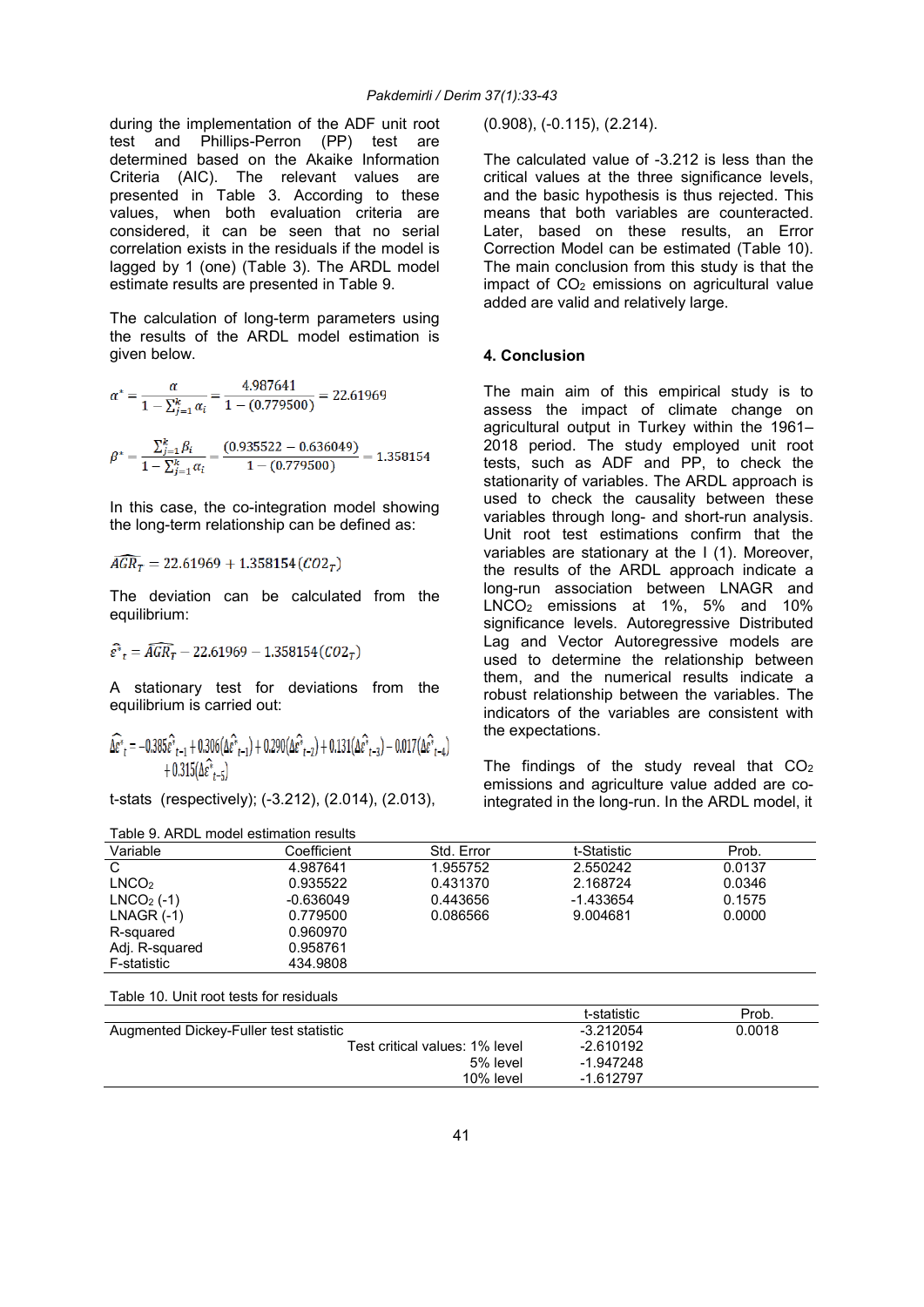is seen that the obtained -3.212 value is less than the critical values at 1%, 5% and 10% significance levels, and so the null hypothesis is rejected. This means that variables are counteracted. Impulse response functions provide clues to causality, although interpretations must be made considering random shocks, not on the basis of causality. Thus, as Turkey's population increases, food sufficiency and security will emerge as more important issues over the next decade, it is vital to take adaptive measures to cope with climate change and its impact on agriculture. There is, however, a need for further studies of CO<sub>2</sub> emissions and agriculture value added at provincial levels in Turkey. In future studies, the link between  $CO<sub>2</sub>$  emissions and the vields of any crops could be analysed using other econometrics models for the sake of precision.

### References

- Abbas, F., & Choudhury, N. (2013). Electricity consumption-economic growth nexus: an aggregated and disaggregated causality analysis in India and Pakistan. Journal of Policy Modeling, 35(4):538-553.
- Abid, M.E.A., Scheffran, J., Schneider, U.A., & Ashfaq, M. (2015). Farmers' perceptions of and adaptation strategies to climate change and their determinants: the case of Punjab province, Pakistan. Earth System Dynamics, 6(1): 225-243.
- Alam, Q. (2013). Climate change, agricultural productivity and economic growth in India: The bounds test analysis. International Journal of Applied Research and Studies, 2(11):1-14.
- Ali, S., Liu, Y., Ishaq, M., Shah, T., Ilyas, A., & Din, I. U. (2017). Climate change and its impact on the yield of major food crops: Evidence from Pakistan. Foods, 6(6):39.
- Amponsah, L., Kofi Hoggar, G., & Yeboah Asuamah, S. (2015). Climate change and agriculture: modelling the impact of carbon dioxide emission on cereal yield in Ghana. Agriculture and Food Sciences Research, 2:32-38.
- Batten, D.S., & Belongia, M.T. (1986). Monetary policy, real exchange rates, and US agricultural exports. American Journal of Agricultural Economics, 68(2):422-427.
- Bessler, D.A., & Babula, R.A. (1987). Forecasting wheat exports: do exchange rates matter? Journal of Business & Economic Statistics, 5(3):397-406.
- Carter, C.A., Gray, R.S., & Furtan, W.H. (1990). Exchange rate effects on inputs and outputs in Canadian agriculture. American Journal of Agricultural Economics, 72(3):738-743.
- Chambers, R.G., & Just, R.E. (1982). An investigation of the effect of monetary factors on

agriculture. Journal of Monetary Economics, 9(2):235-247.

- Chandio, A.A., Jiang, Y., Rehman, A., & Dunya, R. (2018). The linkage between fertilizer consumption and rice production: Empirical evidence from Pakistan. AIMS Agriculture and Food, 3(3):295-305.
- Chandio, A.A., Jiang, Y., & Rehman, A. (2019). Energy consumption and agricultural economic growth in Pakistan: is there a nexus? International Journal of Energy Sector Management, 13(3):597-609.
- Chandio, A.A., Jiang, Y., Rehman, A., & Rauf, A. (2020). Short and long-run impacts of climate change on agriculture: an empirical evidence from China. *International Journal of Climate*<br>Change Strategies and Management. Change Strategies and Management. https://doi.org/10.1108/IJCCSM- 05- 2019-0026. Access date: 10/02/2020.
- Cline, W.R. (2008). Global Warming and Agriculture: Impact Estimates by Country, Peterson Institute Press: All Books, Peterson Institute for International Economics, 4037.
- Dong, K., Sun, R., & Dong, X. (2018). CO<sup>2</sup> emissions, natural gas and renewables, economic growth: assessing the evidence from China. Science of the Total Environment, 640:293-302.
- Godfray, H.C.J., Beddington, J.R., Crute, I.R., Haddad, L., Lawrence, D., Muir, J.F., Pretty, J., Robinson, S., Thomas, S.M., & Toulmin, C. (2010). Food security: the challenge of feeding 9 billion people. Science, 327(5967):812-818.
- Huang, J.K. (2014). Climate change and agriculture: Impact and adaptation. Journal of Integrative Agriculture, 13(4):657-659.
- Li, X., Takahashi, T., Suzuki, N., & Kaiser, H.M. (2011). The impact of climate change on maize yields in the United States and China. Agricultural Systems, 104(4):348-353.
- Lobell, D.B., Cahill, K.N., & Field, C.B. (2007). Historical effects of temperature and precipitation on California crop yields. Climatic Change, 81(2):187-203.
- Nelson, G.C., Rosegrant, M.W., Koo, J., Robertson, R.D., Sulser, T., Zhu, T., Ringler, C., Msang, S., Palazzo, A., Batka, M., Magalhaes, M., Valmonte-Santos, R., Ewing, M., Lee, D.R. (2009). Climate change: Impact on agriculture and costs of adaptation. Food Policy Report. International Food Policy Research Institute<br>(IFPRI). http://dx.doi.org/10.2499/0896295354. http://dx.doi.org/10.2499/0896295354. Access date: 10/01/2020.
- Orden, D., & Fackler, P.L. (1989). Identifying monetary impacts on agricultural prices in VAR models. American Journal of Agricultural Economics, 71(2):495-502.
- Parry, M.L., Rosenzweig, C., Iglesias, A., Livermore, M., & Fischer, G. (2004). Effects of climate change on global food production under SRES